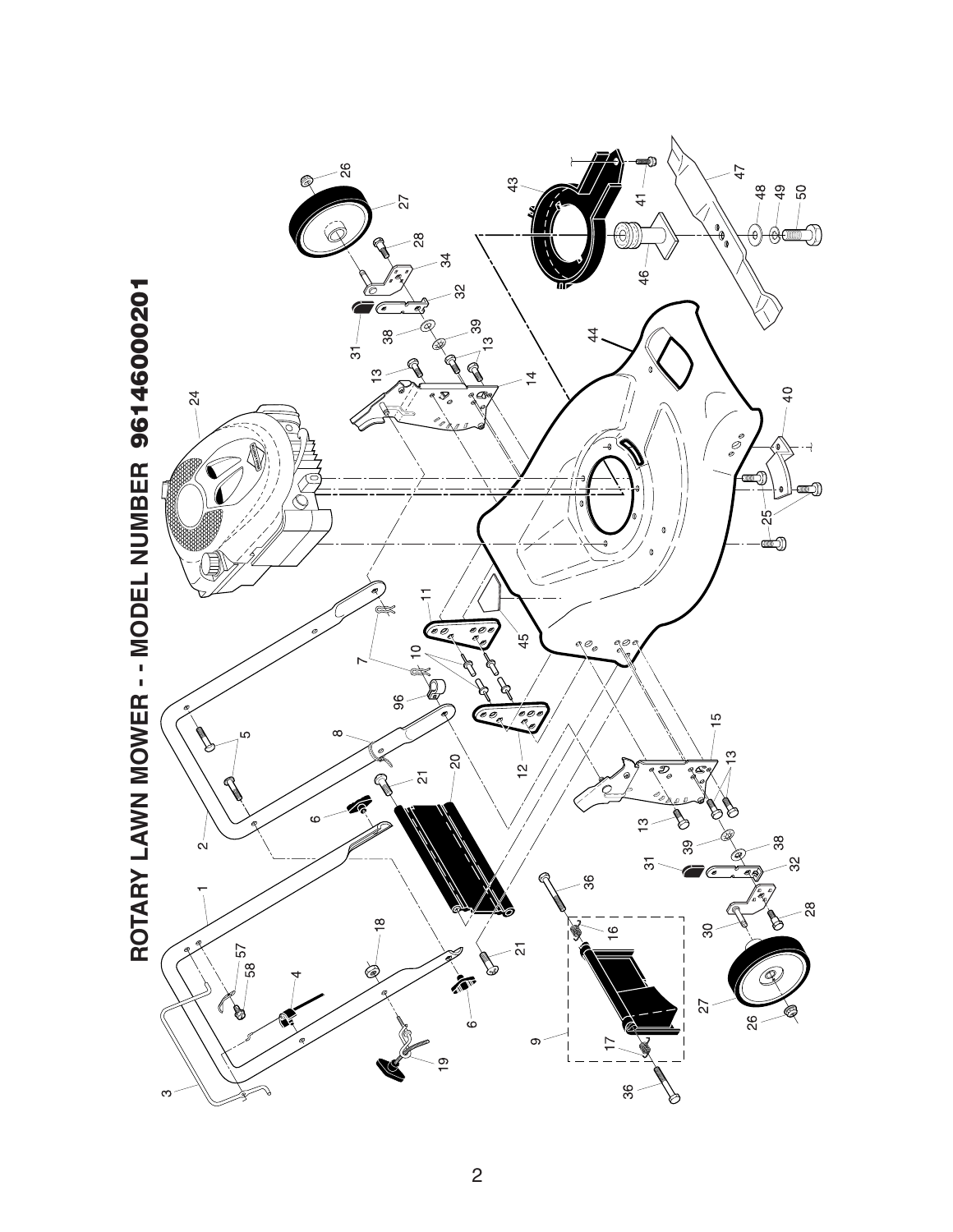|                    |                                          | N MOWER - - MODEL NUMBER 96146000201<br>ROTARY LAW |                |             |                                            |
|--------------------|------------------------------------------|----------------------------------------------------|----------------|-------------|--------------------------------------------|
|                    | PART<br>$\dot{\mathbf{z}}$<br>KEY<br>NO. | <b>DESCRIPTION</b>                                 | KEY<br>NO.     | PART<br>NO. | <b>DESCRIPTION</b>                         |
|                    | 94200X479                                | Upper Handle                                       | 27             | 193909X421  | Wheel & Tire Assembly                      |
|                    | 51721X479                                | Lower Handle                                       | 28             | 189312      | Shoulder Bolt 5/16-18 x 1-21/64            |
|                    | 194199X428                               | Control Bar                                        | 80             | 89596X004   | Axle Arm Assembly, Rear, RH                |
|                    | 183567                                   | able<br>Engine Zone Control C                      | 5              | 170143      | Selector Knob                              |
|                    | 91574                                    | Handle Bolt                                        | 32             | 75060X004   | Selector Spring                            |
|                    | 189713X428                               | Handle Knob                                        | 34             | 89597X004   | Axle Arm Assembly, Rear, LH                |
|                    | 51793                                    | Hairpin Cotter                                     | 86             | 184193      | Bolt, Rear Door                            |
|                    | 66426                                    | Wire Tie                                           | 38             | 76185       | Washer, Step 11/32 x 1-3/8 x 7/32          |
|                    | 180479                                   | Kit, Rear Door (Includes Key Numbers 16 and 17)    | 39             | 76235       | Push Nut                                   |
|                    | 128415                                   | Pop Rivet                                          | $\overline{Q}$ | 88839X004   | Mounting Bracket, Debris Shield            |
|                    | 75069X479                                | Support Bracket, LH                                | $\frac{4}{3}$  | 92325       | Screw, Debris Shield                       |
| $\frac{N}{L}$      | I75070X479                               | Support Bracket, RH                                | $\frac{3}{4}$  | 88784       | Debris Shield                              |
| $\frac{3}{2}$      | 17060410                                 | Screw, Tapping 1/4-20 x 5/8                        | $\overline{4}$ | 195010      | Kit, Lawn Mower Housing                    |
| ュ                  | 75082X479                                | Handle Bracket Assembly, LH                        |                |             | (Includes Key Numbers 11, 12 and 45)       |
| $\overline{5}$     | I75081X479                               | Handle Bracket Assembly, RH                        | 45             | 404763      | Danger Decal                               |
| $\frac{6}{1}$      | 180071                                   | Spring, Rear Door, LH                              | 46             | 189179      | Blade Adapter / Pulley                     |
|                    | 80072                                    | Spring, Rear Door, RH                              | 47             | 189028      | Blade, 21"                                 |
| $\frac{\infty}{2}$ | 132004                                   | Nut, Hex 1/4-20                                    | $\frac{8}{4}$  | 851074      | Hardened Washer                            |
| $\overline{0}$     | 194788                                   | Rope Guide                                         | $\frac{9}{4}$  | 850263      | Helical Washer                             |
| 20                 | 189005                                   | Rear Skirt                                         | 50             | 851084      | Screw, Hex Head, Grade 8, 3/8-24 x 1-3/8   |
|                    | 88652                                    | $1 - 1/4$<br>Hinge Screw 1/4-20 x                  | 57             | 850733X004  | Bracket, Upstop                            |
|                    | $\frac{1}{1}$                            | Engine, Briggs & Stratton, Model Number 125K02     | 58             | 750634      | Screw #10-24 x 1/2                         |
|                    |                                          | For engine service and replacement parts           | 96             | 197991      | Clip, Cable                                |
|                    |                                          | call Briggs & Stratton at 1-800-233-3723)          |                | 62300       | Warning Decal (not shown)                  |
| 25                 | 150406                                   | Hex Head Thread Rolling Screw 3/8-16 x 1-1/8       |                | 93733       | Operator's Manual, English                 |
| 88                 | 83923                                    | Hex Flange Nut                                     |                | 93736       | Operator's Manual, French                  |
|                    |                                          |                                                    |                | 405192      | Replacement Parts Manual, English / French |

**IMPORTANT:** Use only Original Equipment Manufacturer (O.E.M.) replacement parts. Failure to do so could be hazardous, damage your lawn mower and void your warranty.<br>IMPORTANT: Use only Original Equipment Manufacturer (O.E **IMPORTANT:** Use only Original Equipment Manufacturer (O.E.M.) replacement parts. Failure to do so could be hazardous, damage your lawn mower and void your warranty.**NOTE:** All component dimensions given in U.S. inches. 1 inch = 25.4 mm.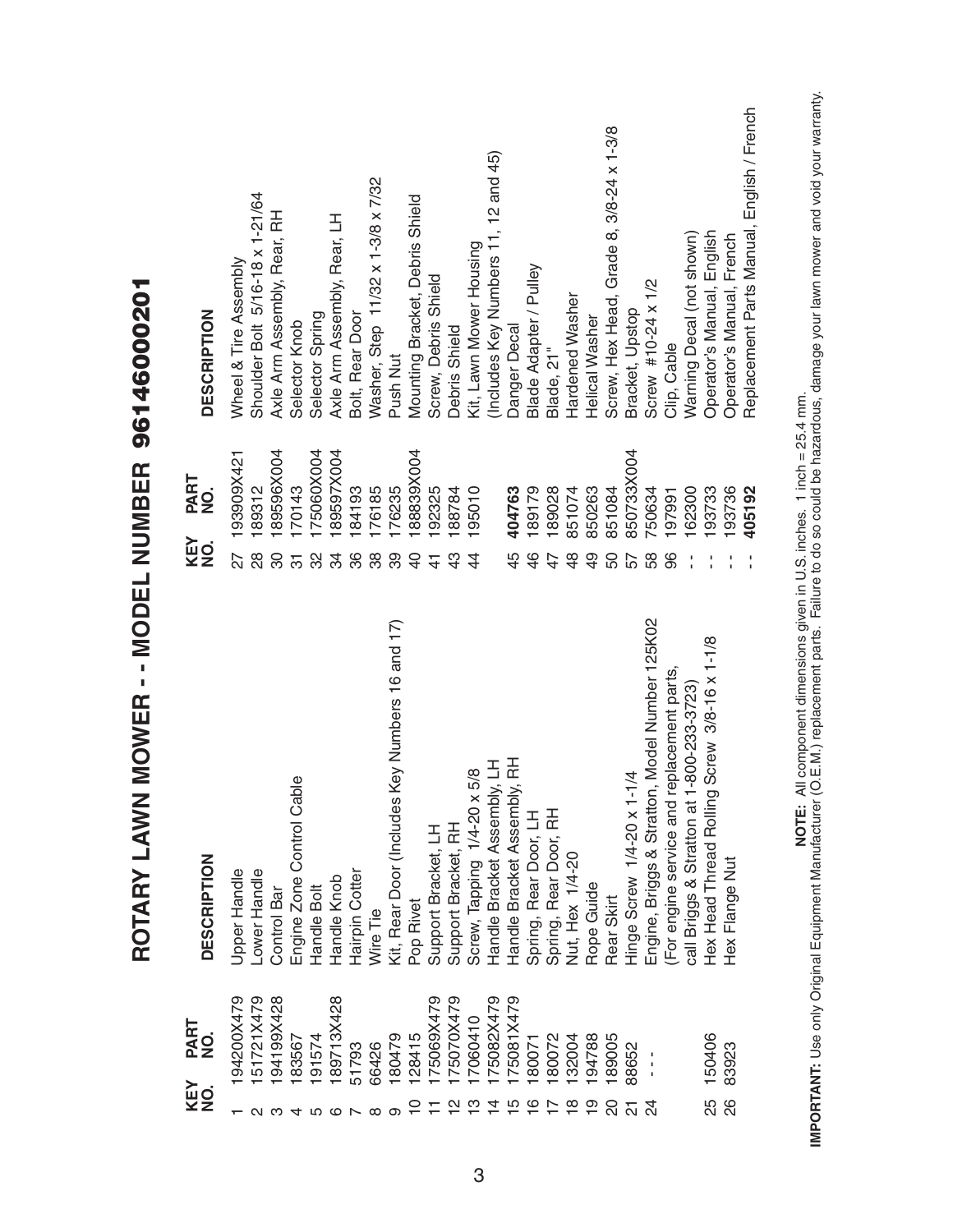